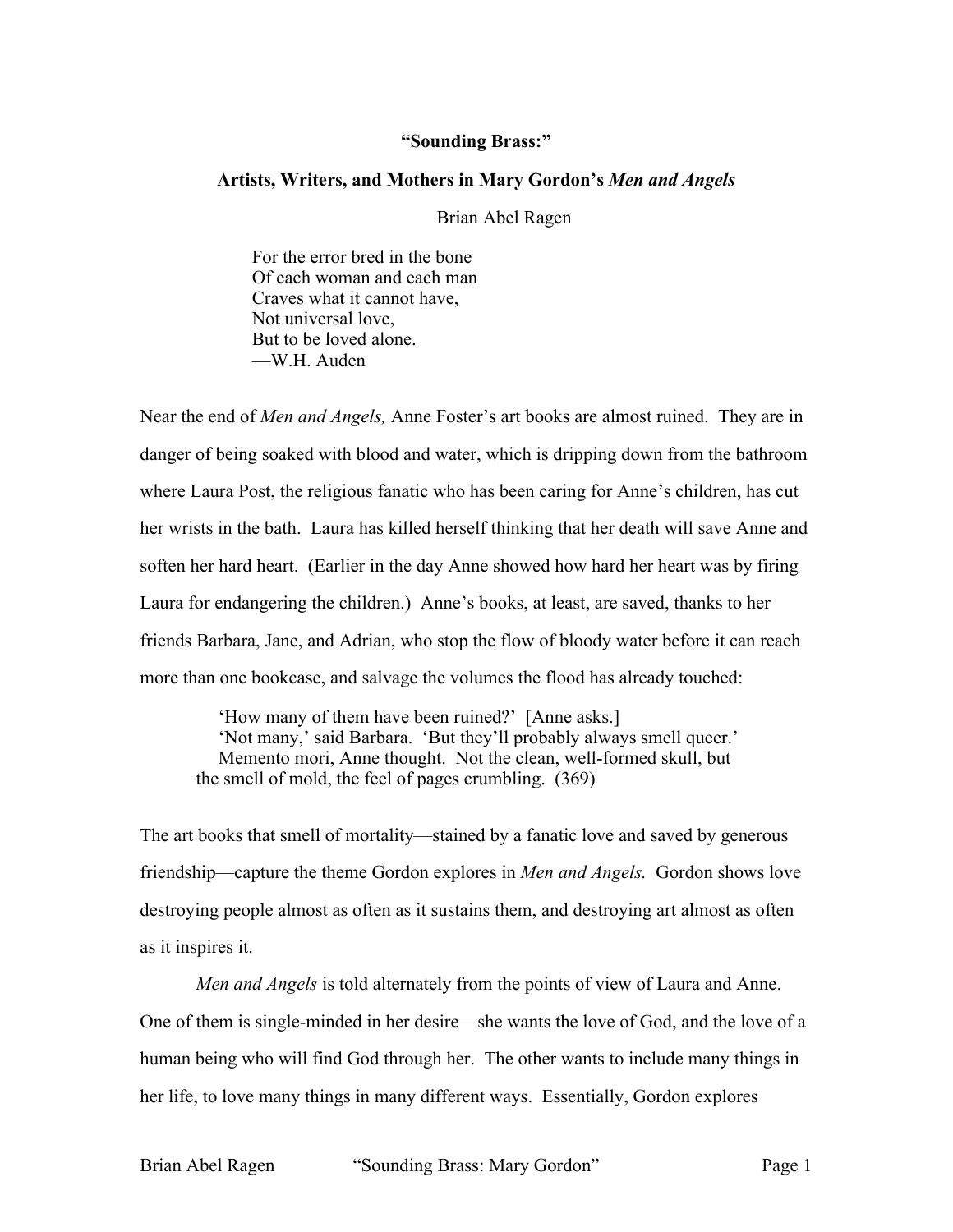whether different commitments can be balanced, and how far devotion—to art, to family, to those one loves—is possible, or even desirable.

Throughout *Men and Angels,* Anne Foster struggles, essentially, with the idea of commitment—or devotion or dedication—and sacrifice. "Committed," "devoted," and "dedicated" are terms of praise. The idealist committed to his cause, the mother devoted to her children, the scholar dedicated to his profession are all held up for admiration. But all these terms also suggest imprisonment or destruction: While we commit ourselves to causes or to other people, we also commit the insane to the asylum and the body to the ground. To "devote" or "dedicate" something is in the root meaning of each term, to bring an offering for sacrifice, or, at the very least, to set something apart from human life for the service of God. All three terms suggest restriction, exclusion, the loss of the individual self in the other thing that is the object of devotion. When we talk about a "committed relationship," for instance, we mean a romantic relationship that excludes others—and that sort of commitment most of us do try to manage, though even that is clearly difficult. The real problem comes when the threat to commitment is not a human rival, but one of those other things to which people want to dedicate themselves—their work, their art. All people harbor the child's desire to be loved to the exclusion of all else, to make the personalities of those we love become perfect complements of our own. Fortunately, we do not achieve our desire; we are loved by people who love other things as well—their friends, their work, their children. In Anne Foster, Gordon presents a woman who struggles to balance her various loves and duties—and to understand how other women have made the same negotiation. In Laura Post, she presents a woman who, madly, tries to live a life of devotion to Anne. She sees herself as the chosen of God; He calls her to save Anne. In pursuing her mission, she destroys herself.

Anne hires a baby-sitter because she has chosen to remain in America while her husband spends a year teaching in France. What keeps her from going to Europe is the chance to write the catalogue for an exhibition of the work of Caroline Watson, an early

Brian Abel Ragen "Sounding Brass: Mary Gordon" Page 2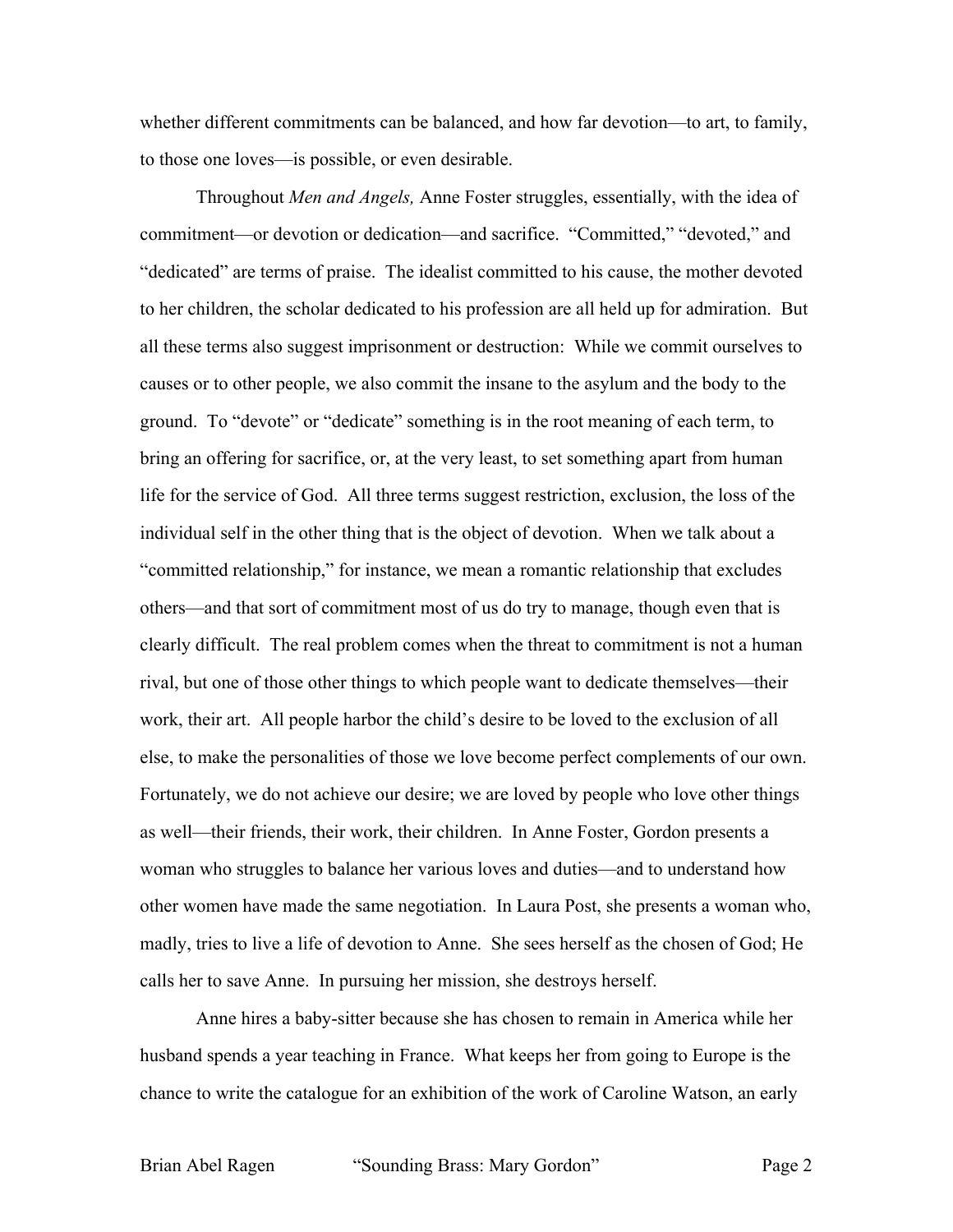twentieth-century American painter, modeled on artists such as Mary Cassatt and Cecilia Beaux. Caroline Watson was a woman who left her family to pursue her art, and Anne is constantly confronted with the perplexing question of how this woman did so easily what she herself can barely do at all. To Anne's surprise, the object of her scholarly study ends up being how Caroline Watson balanced—or failed to balance—her devotion to her art and her responsibility toward her child. Anne is confronted with the fact that the artist she admires has clearly slighted her son, Stephen, while devoting her life to art. Her lack of love for him ruined his life. Caroline Watson worked hard at her painting, and those who loved that art loved her. Even Jane, Stephen's widow, clearly felt more for her mother-in-law, the artist, than she did for her husband. Other authors might portray Caroline as the callous, unnatural mother. (And even in this novel there is one such character—Laura Post's mother, who is presented as a monster who drives her daughter to madness through lack of love.) But Gordon suggests that the price Caroline paid for the slighting of the child was, if not worth it, at least justifiable. The paintings—and the friendships—seem somehow to make up for the slighted son.

What is more, Caroline's choice of art over human relationships is mirrored to some extent in the choices of every other character—except for Laura. Anne is, in a sense, choosing her work over her children when she hires a baby-sitter so that she can write the catalogue for Caroline's exhibition. Her choice is just the choice most people must make—but in making it she chooses, for a few hours a day, to be the dedicated scholar rather than the devoted mother. Her writing does not take absolute priority over her children—as Caroline's art did over her son—but it is an independent consideration, one that has to be balanced with the children's interests and desires. The idea of "devotion" suggests the enclosure of a person in a single role—*just* the mother, *just* the scholar, *just* the artist. All the sane characters in this novel feel they must play several roles.

Every child desires a parent who plays *only* that role, who will never be distracted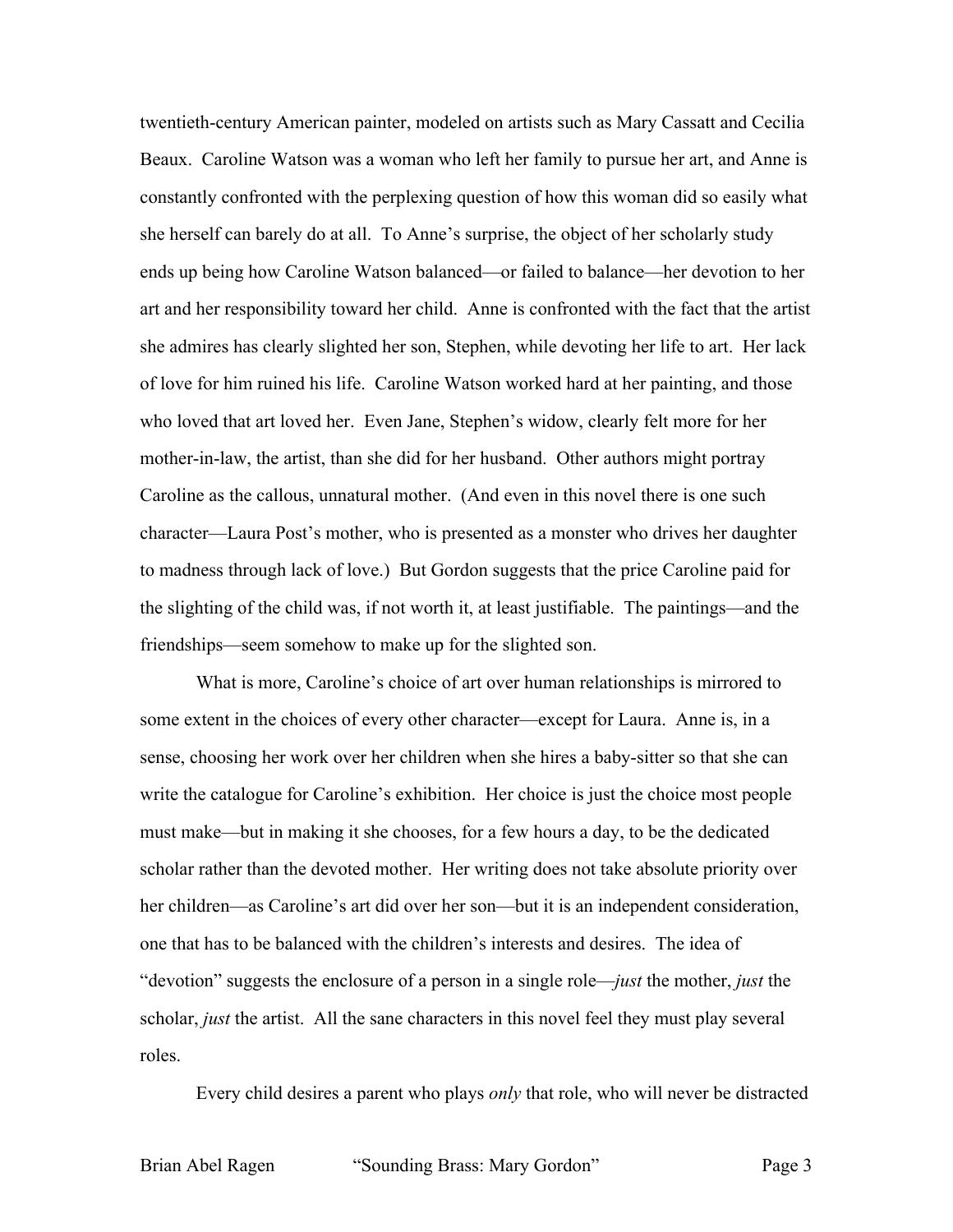from it by other interests or commitments. None of the characters in *Men and Angels* grew up with even a semblance of that parental devotion. Ben, the art critic who invites Anne to write the catalogue and introduces her to Jane Watson, even claims, with more than a trace of cynicism, that having distant parents is an advantage. When Jane asks about his English childhood, when he was cared for by servants and sent away to boarding school, he admits,

'I minded awfully at the time. But in retrospect, I think it was good. It taught one early not to expect too much from human attachments.' (43.)

Anne is struck by the sadness of Ben's revelation, and troubled by its implications. She immediately fears she is teaching her children not to rely too much on human attachments, and then hopes to spare them that lesson by finding the right sitter. But in many ways the novel provides grounds for thinking Ben is right. He turns his lack of parental love into a devotion to art—and art remains, while every other sort of love, particularly the intense romantic variety, is tenuous. Those involved in art and scholarship make a decision to balance love of other human beings with the appreciation of something else, some human creation. And the value of mere artifacts is always open to question. Do they become the sounding brass, the tinkling cymbals, the tongues of men and angels that are nothing without love? Or *are* they love—a real though not interpersonal kind—that is truly passed between the artist and the audience, the scholar and the subject?

At times in the novel, it even seems that lack of adequate parental love makes some of the characters in the novel especially loving in their adult lives. Anne and her husband Michael both found the maternal love they were given in childhood inadequate. Neither's mother was exactly unloving, but neither felt comfortable in the role of mother. Michael's mother supported a child after her husband abandoned her and gave her son "a steamy rich affection, redolent of the cave" (30), but she also cast him in the role of responsible homemaker while she dealt with disappointment by becoming a tipsy slattern.

Brian Abel Ragen "Sounding Brass: Mary Gordon" Page 4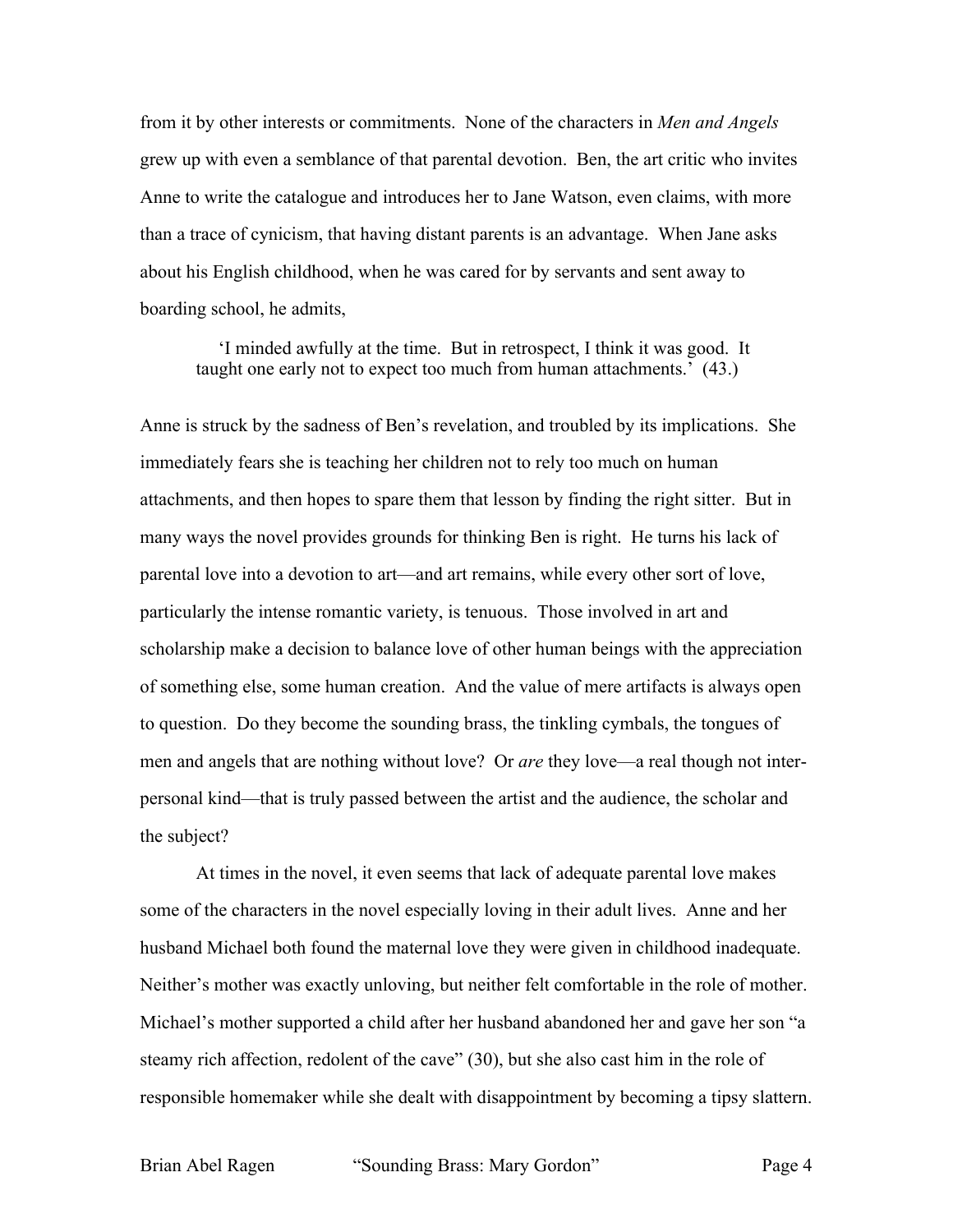Anne's mother, although not much interested in domestic life, tried to play the 50's housewife. The role so depressed her that she, too, cast her daughter in the role of parent. As adults, Anne and Michael seek each other in part because of the lack they felt in childhood: They seem to value domestic life because they have been starved for it. Clearly, Ben has become the gallant, generous friend in part because of his distant parents. In fact, no adult in the novel has had a parent who loved him or her adequately. Only Laura is permanently damaged by her unhappy childhood. But she, unlike the others, has felt not simply a lack of love. While the other adult characters felt neglected in favor of other things, Laura felt her mother despised her for what she was.

If Caroline loved too little, and Anne balances her real love for her children with her desire to have some role in the world beyond that of mother, Laura Post loves with a pure intensity. Once she has fixed on Anne as the object of her love, she does not let her go. She has searched for a love not built on compromise, one as pure as her mother's hatred for her. Before she comes to Anne, she has sought that love first in a charismatic Catholic healing ministry and then in a cult that she finally discovers is a fraud. What she seeks in both places is not just God's love, but the undiluted love of other human beings. She has found real human love so unlikely a prospect, however, that she no longer even feels the desire for it. Instead, she wishes only to save people, to make them know they need her. The mad self-sufficiency born of the most intense need is what makes Laura so unlovable—and so unlikely to help anyone.

In her assurance that she is the "chosen of the Lord," Laura makes God the substitute for all the affection she has been denied. Her belief that God loves her does not assuage her pain; in fact, it only makes her harder to the world. She can console herself with the knowledge that the world that has so often rejected her will be punished for that rejection by God.

Having been denied a mother's love in childhood, Laura will not accept any sort of substitute. The various families with whom she works try to make her a part of their

Brian Abel Ragen "Sounding Brass: Mary Gordon" Page 5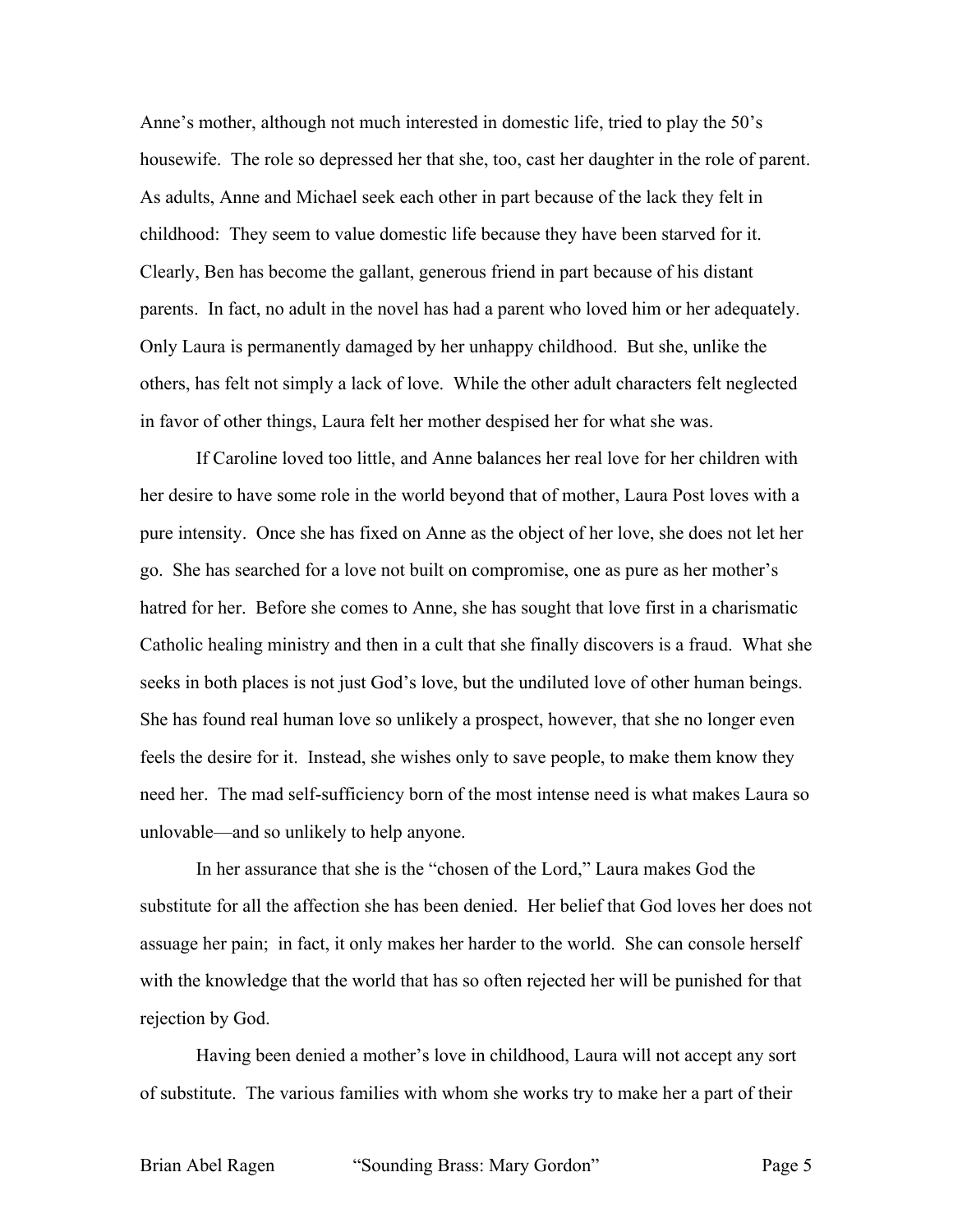lives, but the effort is fruitless. She is not willing to take the little joys, the small gifts and kindnesses, as a form of love. Having been cheated of the shared, qualified, ordinary sorts of love she might have had, she wants only the most intense and most extreme form—and that form is the absolute devotion of another person. Simple affection or friendship—much less the love conveyed through the medium of art or ideas—will not do.

The plot in which a seeming innocent enters the ordered life of a mother and comes close to destroying it has become quite popular recently: *Men and Angels* shares much with such recent gothic films as *The Baby-Sitter* or *The Hand the Rocks the Cradle.* But while in other versions of this story the mad baby-sitter wishes to supplant the mother and is motivated by an obsession born of envy, Gordon's version does not quite follow that pattern. Laura does want to separate Anne from her friends, her husband, even, in a sense, from her children, but she does not want to take her place. She projects on Anne her own feelings of isolation and lovelessness, and seeks to save her, by making her feel that the other human attachments in her life are meaningless:

Why couldn't she hear the words of Laura's heart to her heart: I, only I, can lead you into safety. . . . Because she looked out at the white sun in the clouds. The white sun in the clouds was not her safety. Or the strength of her husband's arms. Or the sweetness of her children's bodies. That was the error that Anne lived by that the Lord would teach her in the proper time. That day was coming when Anne would know herself alone, unsheltered, and would turn to Laura, who would lead her to the Lord.  $(253-4)$ 

The domestic affections, the aesthetic appreciation of nature—none matter to Laura. Love mingled with those cannot, in her mind, be real. She wishes to be loved by someone who is as desperate for love as she is. And in trying to make Anne into that creature, she becomes the gothic terror.

In her monstrous single-heartedness, Laura rejects many things. She rejects the aesthetic in any form. She feels only contempt for the many characters who are interested in food and proud of their cooking, as all that ends up in the drain. She subsists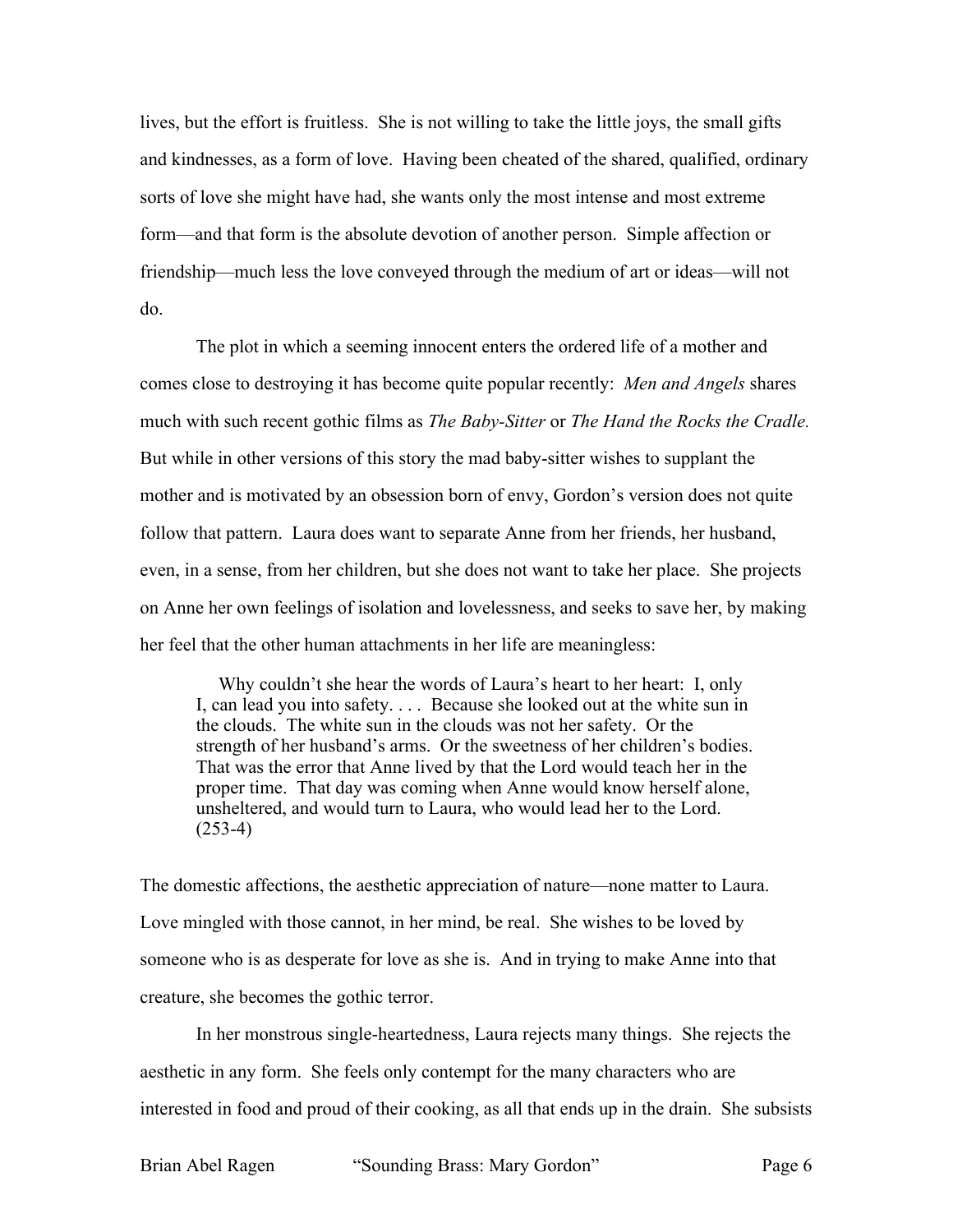on white bread and margarine. She has no interest in any art—when the intellectual characters in the story talk about museums, she goes blank. She will not even take an interest in the clothes she herself wears. In this asceticism, she is not just denying herself pleasure; she is also rejecting a kind of love. While most other characters find pleasure in the things of the world, none of them can fairly be called materialistic. Rather, the things they enjoy are the medium through which they express love or concern. A picture, a meal, draws the other characters together, but Laura denies herself that kind of communion. The results of Anne's efforts to buy Laura new clothes are especially revealing. Anne does not like Laura, but is trying to be kind to her. She takes her shopping, and tries to find out what sort of boots Laura would like best. Laura, giving no more thought to what she wears than would a lily of the field, is equally pleased with everything Anne suggests. And Anne, finding Laura takes no interest in the kindness she offers, feels increasing anger toward her, rather than the love the girl craves.

Indeed, Laura rejects all the less-than-absolute forms of love. She avoids friendship—or uses it. Throughout the novel, she either avoids meeting people, or uses them to serve her purpose. (She despises Hélène, but accepts her help because she feels it will lead her to where the Lord wants her.) The same is true of her sexual relationship with Adrian. Its only purpose is to detach Anne from another friend. She deceptively accepts faulty, human love only to further her quest for absolute love.

The love that seems to help all the other characters—though often only for a moment—is built through compromise and a recognition that no love is in truth allconsuming. Anne's marriage seems happy—but it includes months of separation, temptations to adultery, and an emotional distance on some topics. Anne's several friendships are strong—but they are all built on the recognition of other commitments. And the real parental love that most of the parents in this novel feel for their children is also qualified and balanced. Anne will offer anything—her life, Michael—when she thinks Laura has endangered the children, but she will not spend every moment with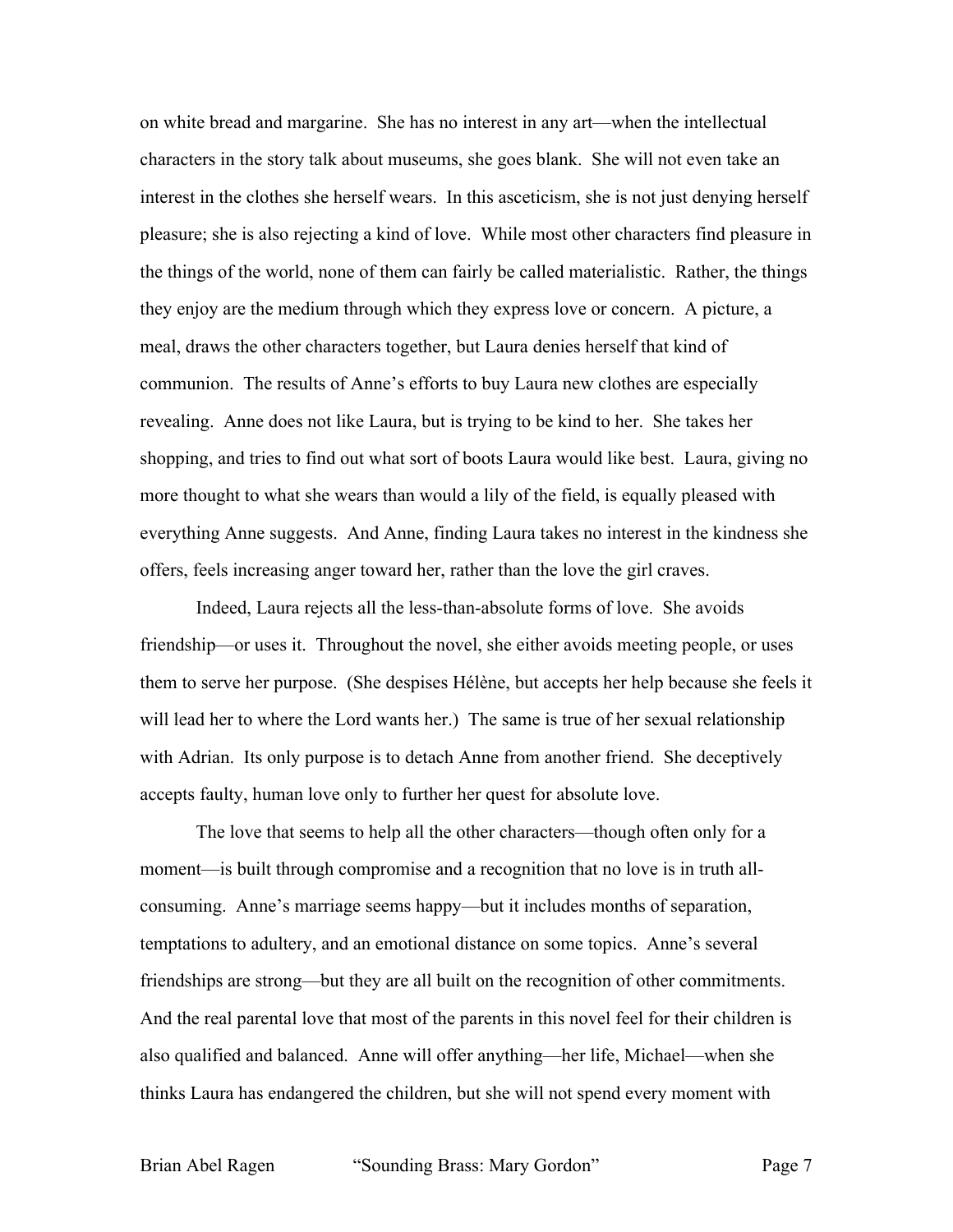them.

Love, in this novel, does not speak in the tongues of men or angels. There are few of either here. (Gordon chooses an angel's name—Michael—for Anne's husband, and it is significant that he is an ocean away for much of the book.) Rather, in Anne and her friends, it speaks a more domestic language, in the tongues of women. It is less the grand declaration than the small, significant act.

*Men and Angels* leaves the reader wondering about God's love. Since human love is so fragile, so based on circumstance and compromise, only divine love might truly satisfy the longing all the characters feel. Only Laura, who has had the least human love, thinks much of going to God to fill her emptiness, but her death raises the issue of God for the others. Where is God the loving parent who might have saved her? The first paragraph shows Laura meditating on one of the feminine images of God that the Bible presents: "Can a woman forget her sucking child, that she should have no compassion on the child of her womb? Even these may forget, yet I will not forget you." Has He forgotten, too? Is he another mother who abandons her child. Laura's love for God brings her no happiness—and her attempts to give that love to other people result only in misery. God's love for Laura seems not to be active at all. Her belief that she is the chosen of the Lord appears to be only a delusion, or an illustration of the biblical hard sayings, for it brings, not peace, but division. She evidently believes God loves her only so that she can damn all those who will not love her. God's love seems never to have comforted or protected her. And, like Anne at the funeral, we are left wondering why he has not preserved her.

Yet Anne is touched by the psalm the priest reads at Laura's funeral:

I will lift up mine eyes unto the hills, from whence cometh my help? My help cometh from the Lord, which made heaven and earth.

. . . . . . . . . . . . . . . . . . . . . . . . . . . . . . . . . . . . . . . . . . . . . . . . . . .

It was so beautiful, and it was such a lie. From what had Laura been preserved? . . . . Yet she was glad the priest had read those words. Perhaps it was true for Laura now. Perhaps now Laura was protected. Perhaps now someone preserved her going out, her coming in. Or perhaps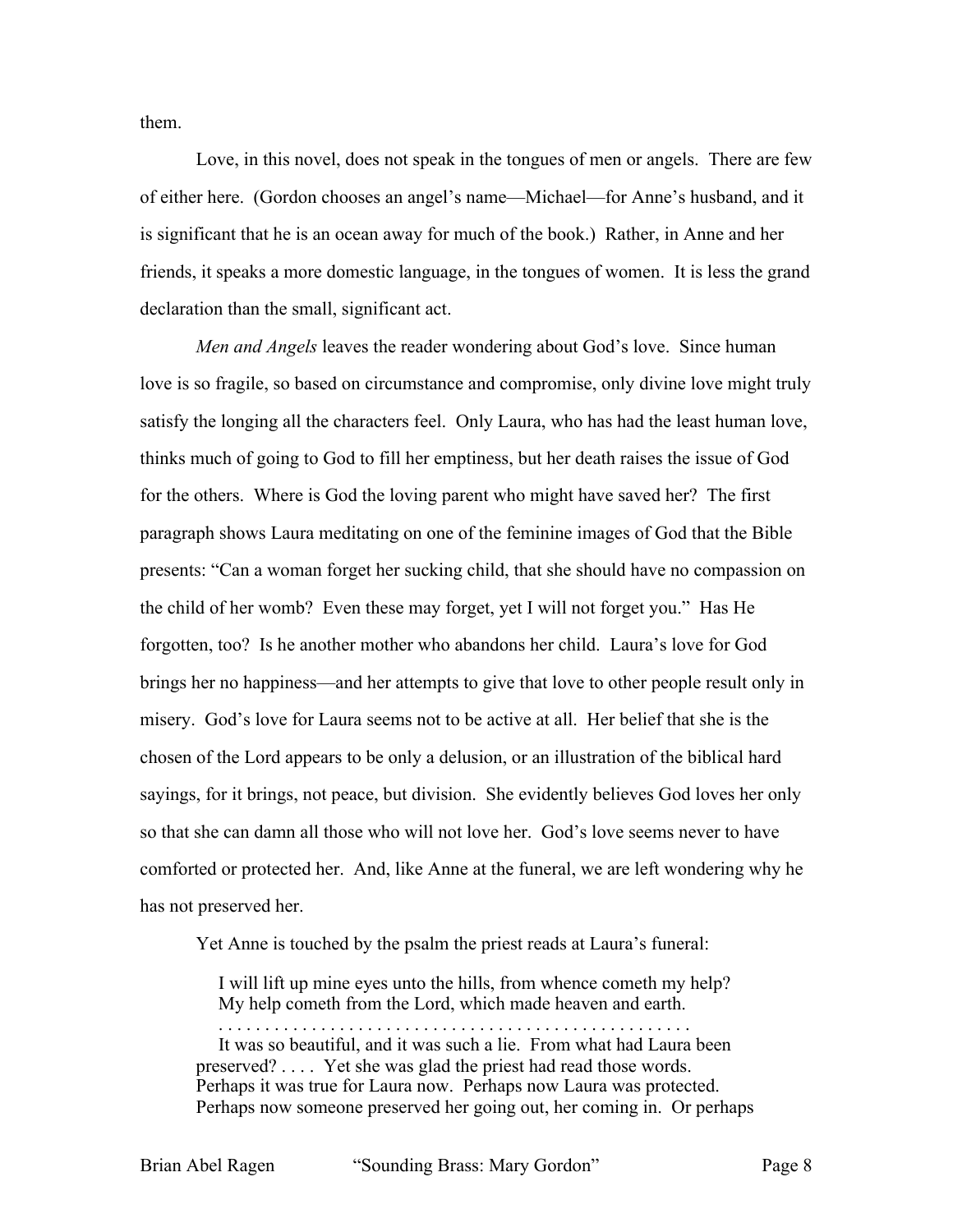not.

As if obeying the psalm's first line, Anne looked at the mountains. The morning sun shone clear and shadowless. From whence cometh my help? She had never noticed it before, but the way the priest read it made it clear the words were a question. (392)

As in the rest of her life, where Laura had a mad certainty, Anne is left with a question.

If *Men and Angels* leaves us wondering where God is, it also questions the value of art. What value can Anne's writing, or even Caroline's paintings, have in a world where people like Laura Post and Stephen Watson live their unhappy lives and die their lonely deaths? Even Caroline herself asked that question in an entry she wrote in her journal when she knew she was dying, and which Jane reads to Anne hours before Laura's death:

I left my son to wither. I knew what he needed: warmth and care, and moist rich soil. And I left him in a stony place, a leafless place. He died still a boy. Rootless, unrooted. . . . I have loved beauty. I have loved above all the light on the water, a yellow pear in a blue bowl, a winter sky shot through with silver. Yet perhaps to earn an eternity of beauty one has had to live a life of goodness. Perhaps I will sit, weeping and shuddering, in eternal darkness. I am right to fear. (333-334)

Caroline becomes more sympathetic to both Anne and the reader in her self-knowledge. But her question still remains, What value does beauty have, when those who seek it allow the people in their lives to suffer? The question is not made any easier by being paired with the one Laura's life raises, what value does godliness have if it allows others to suffer?

In the end, *Men and Angels* implies that while St. Paul may be right that all is nothing without love, love alone is not worth much either. Laura has love—love as desire, love as compassion—for Anne. It gives her nothing—it does not even make her lovable. The characters who are loved and loving are those who can love through things—whether art, or meals, or sexual attraction. They are also able to recognize that all human love must be based on balance and compromise. And that act of balance is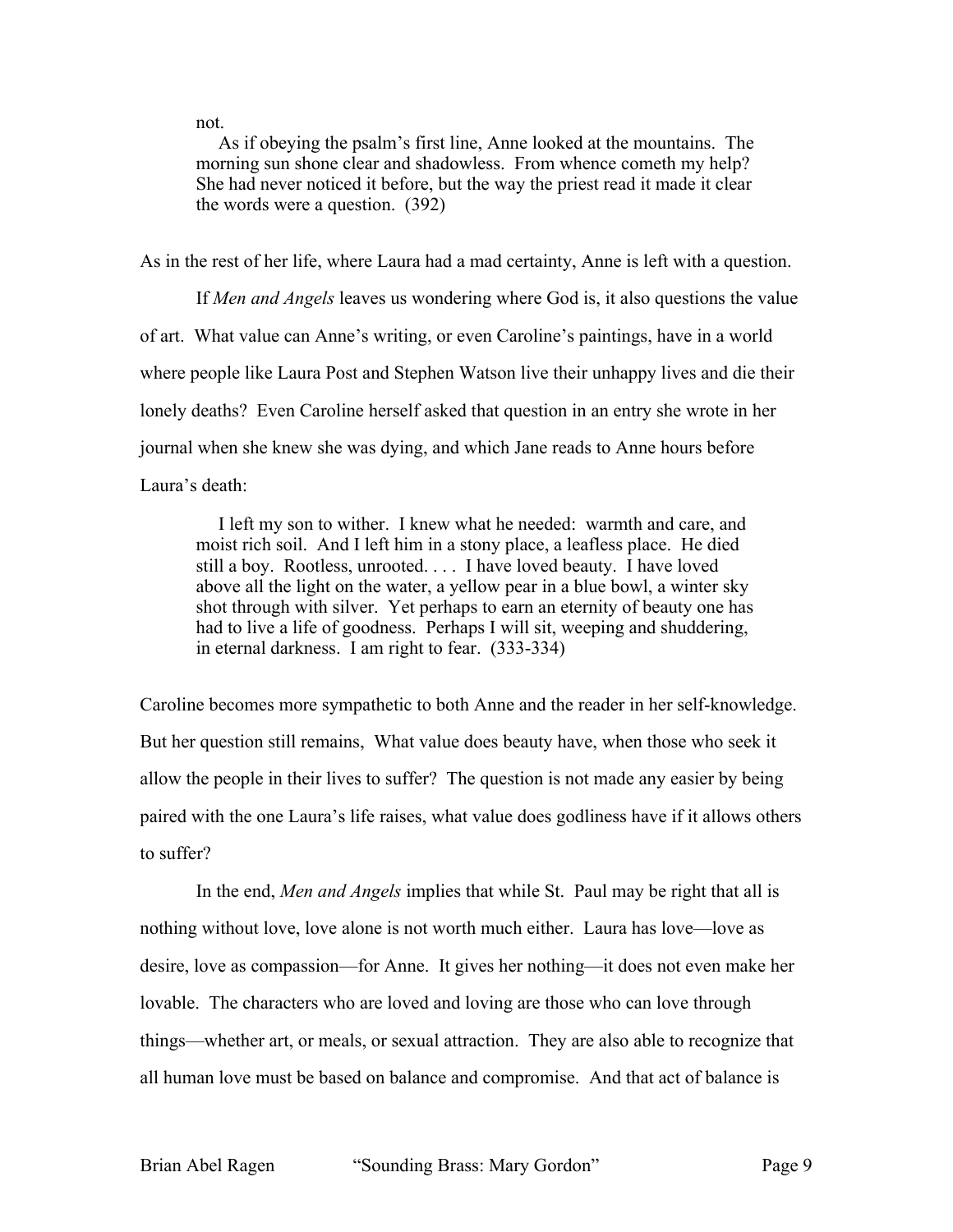what Anne is left with at the end. Laura has wished to make her see that there is but one thing needful, the love of God, which Laura herself will bring to Anne after stripping her of all other loves. Caroline devoted herself to art and lived to regret the choice. Anne finds that art is not enough, motherhood is not enough, friendship is not enough, the pleasures of the world are not enough. But taken together, they *are* enough for a life of decent happiness.

In the last scene of the novel, Anne sits near the window of her bedroom. Her son is sleeping in her bed; he has been having nightmares since he discovered Laura lying dead in the tub, and Anne has brought him into her room to comfort him. As he sleeps, she thinks of the work she will soon resume:

[S]he would take the facts that she had learned, the words that were there for them. Join them together. She would make decisions on the dates of paintings. She would write, "It should be noted," and "The style demands." Hard words, formed words, white stones that she could hold and separate. And then, refreshed, she could dive back down to the dense underworld, to her children. . . (400)

As the child stirs, ready to return to his own room, she moves closer to the window and looks out at the clouds that are lit by the first hint of dawn. The many things of the world are still there for her. And she, unlike the unhappy young woman who would have separated her from children, husband, and the white sun in the sky, will have them all. She may even have the help that seemed to be promised when she looked up at the hills and saw the morning sun. Help will come not from single-minded devotion, but from careful balancing.